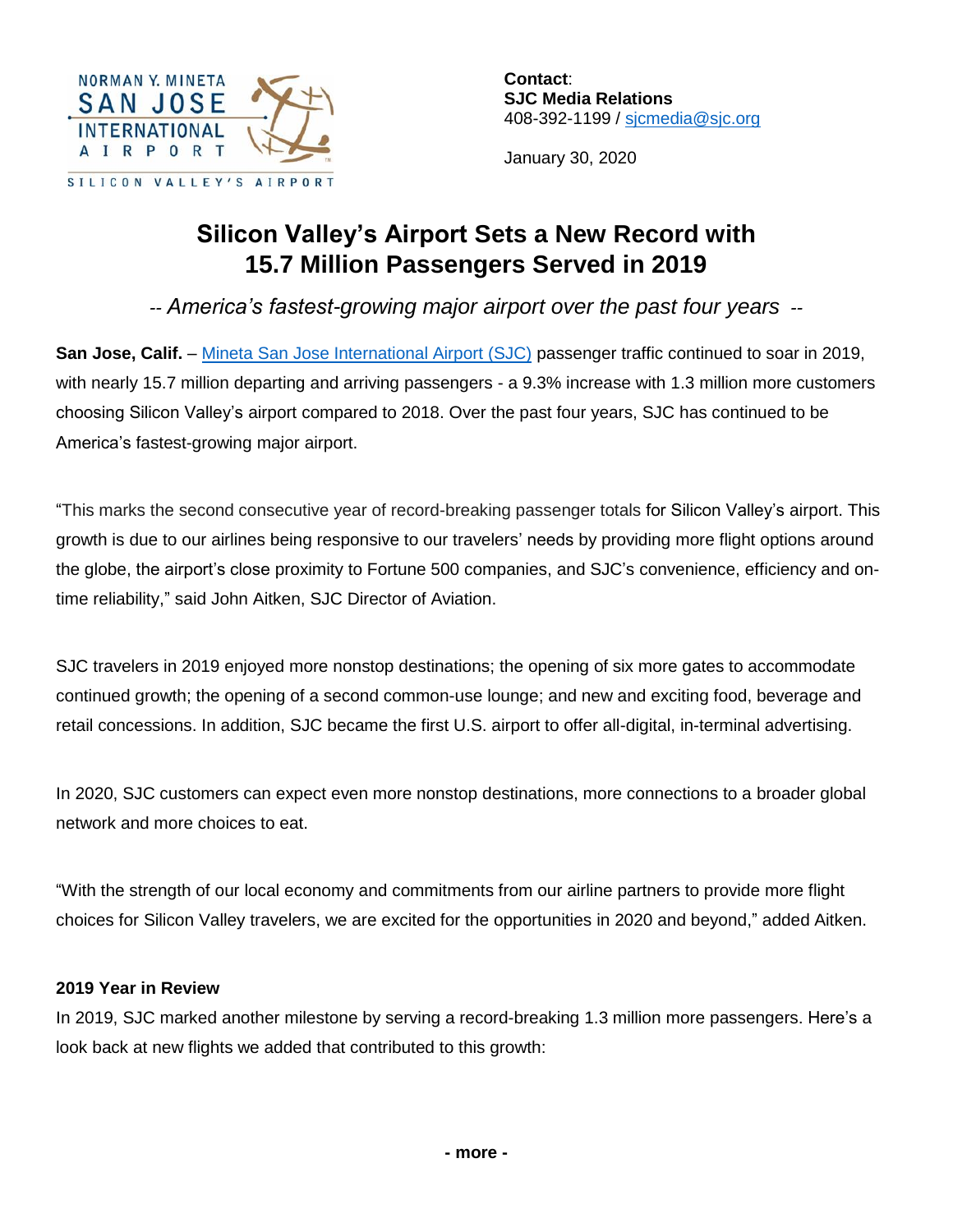| <b>ROUTE TYPE</b> | <b>NONSTOP DESTINATION</b>    | <b>AIRLINE</b> |
|-------------------|-------------------------------|----------------|
| <b>Domestic</b>   | <b>Everett (Seattle area)</b> | Alaska         |
|                   | <b>El Paso</b>                | Southwest      |
|                   | Honolulu, Oahu                | Southwest      |
|                   | Kahului, Maui                 | Southwest      |
|                   | <b>Long Beach</b>             | Southwest      |
|                   | <b>Nashville</b>              | Southwest      |

SJC opened a variety of passenger amenities to provide more food and beverage choices and retail:

| <b>Terminal A</b>                        | <b>Terminal B</b>                   |
|------------------------------------------|-------------------------------------|
| Beer Union San Jose                      | Tumi                                |
| <b>Hudson News</b>                       | <b>Rip Curl</b>                     |
| The Club SJC (Airport Dimensions Lounge) | Chick-Fil-A                         |
| Hudson Grab & Go                         | <b>Great American Bagel</b>         |
|                                          | Hudson Grab & Go                    |
|                                          | <b>Island Brews</b>                 |
|                                          | Cafe X (robotic coffee bar service) |

### **More 2019 Accomplishments:**

- Six new gates opened in Terminal B to support current and near-term passenger growth.
- Construction began on a new multi-level garage to expand Economy Lot 1 (long-term parking) adding 900 spaces and expected to open in early-2021.
- Commissioning a fleet of 10 battery-electric, zero-emission buses to transport passengers and their luggage between SJC's parking lots, rental car center and terminals. SJC's deployment is a first for a California airport and among the largest deployments for a U.S. airport.
- In partnership with Clear Channel Airports, SJC was the first U.S. airport to launch an all-digital, interminal advertising program.
- Reached a new 10-year agreement with airlines serving SJC that reinforces their commitment to the Silicon Valley market.